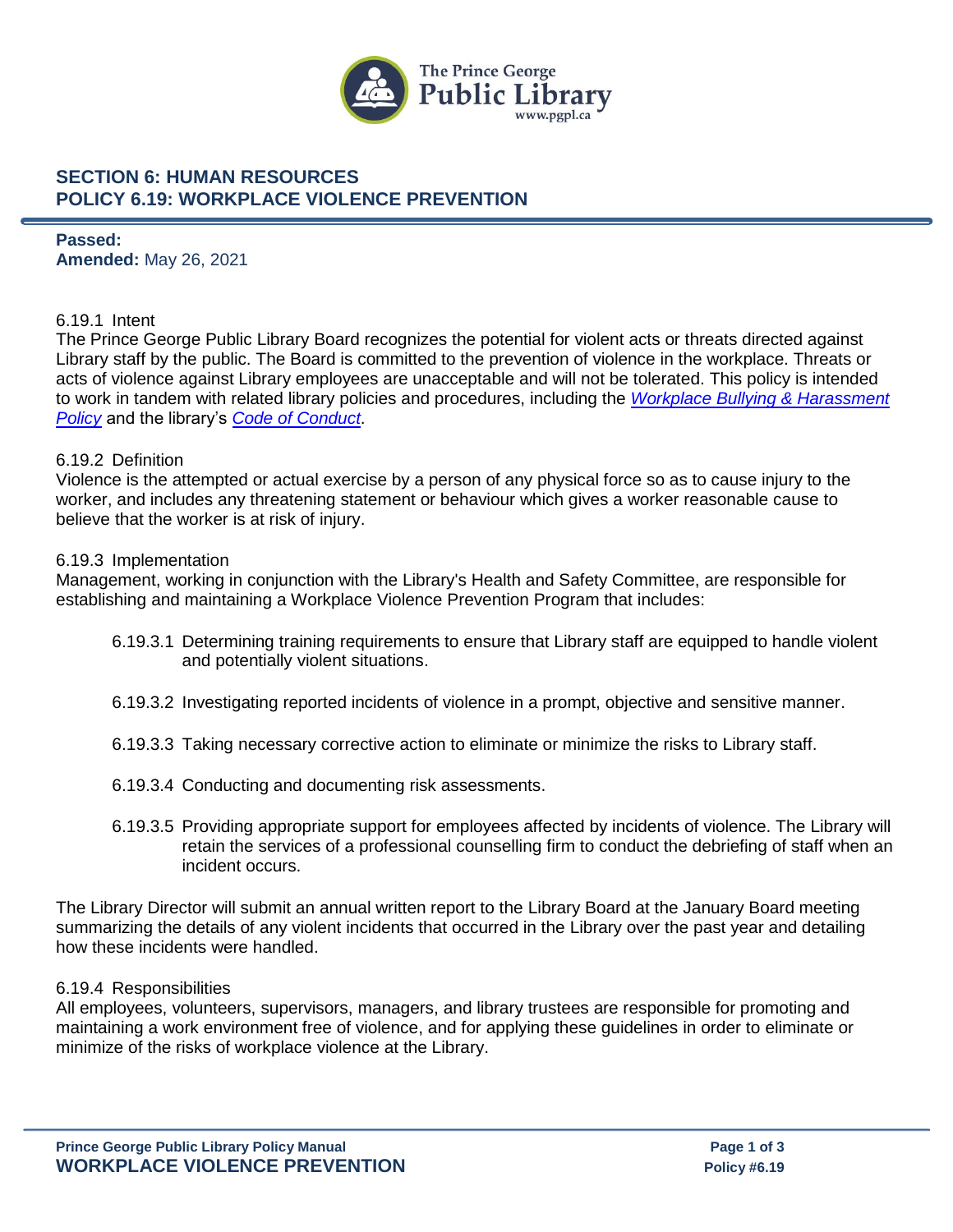

# **SECTION 6: HUMAN RESOURCES POLICY 6.19: WORKPLACE VIOLENCE PREVENTION**

**Passed: Amended:** May 26, 2021

Each employee/volunteer has the responsibility to:

- a. Inform their supervisor of any violence, potential risk of violence, or unacceptable behaviour they may experience or witness. This includes issues in the employee's/volunteer's personal life that may impact on the workplace safety of the employee/volunteer or their co-workers.
- b. Report to their supervisor any incidents of violence or close calls, according to Library procedures.
- c. Follow the procedures implemented for their protection and report all incidents within the assigned work area; and
- d. Attend any training or information sessions provided by the employer to reduce violence or risks of violence and apply the information provided.

Supervisors have the responsibility to:

- a. Assess the risk of violence to employees/volunteers within their assigned work area, minimizing those risks where necessary or reasonably possible and informing any affected employee/volunteer of such risk or potential risk;
- b. Communicate workplace violence prevention procedures to employees/ volunteers within the assigned work area;
- c. Provide information, including personal information that is reasonably necessary related to risk of workplace violence from a person with a history of violent behaviour to an employee/volunteer if the worker can be expected to encounter that person in the course of his or her work and the risk of workplace violence is likely to expose the worker to physical injury;
- d. Respond to any complaint or incidence of violence within the assigned work area;
- e. Ensure proper medical care is provided for anyone involved in an incident within the assigned work area;
- f. Secure the safety of employees/volunteers, before investigating the incident or taking reports;
- g. Report and document incidents within the assigned work area;
- h. Encourage employees/volunteers to report incidents of potential violence or unacceptable behaviour; and
- i. Cooperate with police, Library investigators or other authorities, as required during any investigation related to workplace violence.

Management team members are responsible to create and implement procedures for:

- a. Reporting, investigating, and documenting incidents of violence in accordance with WorkSafe BC regulations;
- b. Evaluating the work environment;
- c. Conducting and documenting periodic risk assessments;
- d. Determining training requirements;
- e. Maintaining training records;
- f. Informing employees of the nature and extent of the risk of violence;